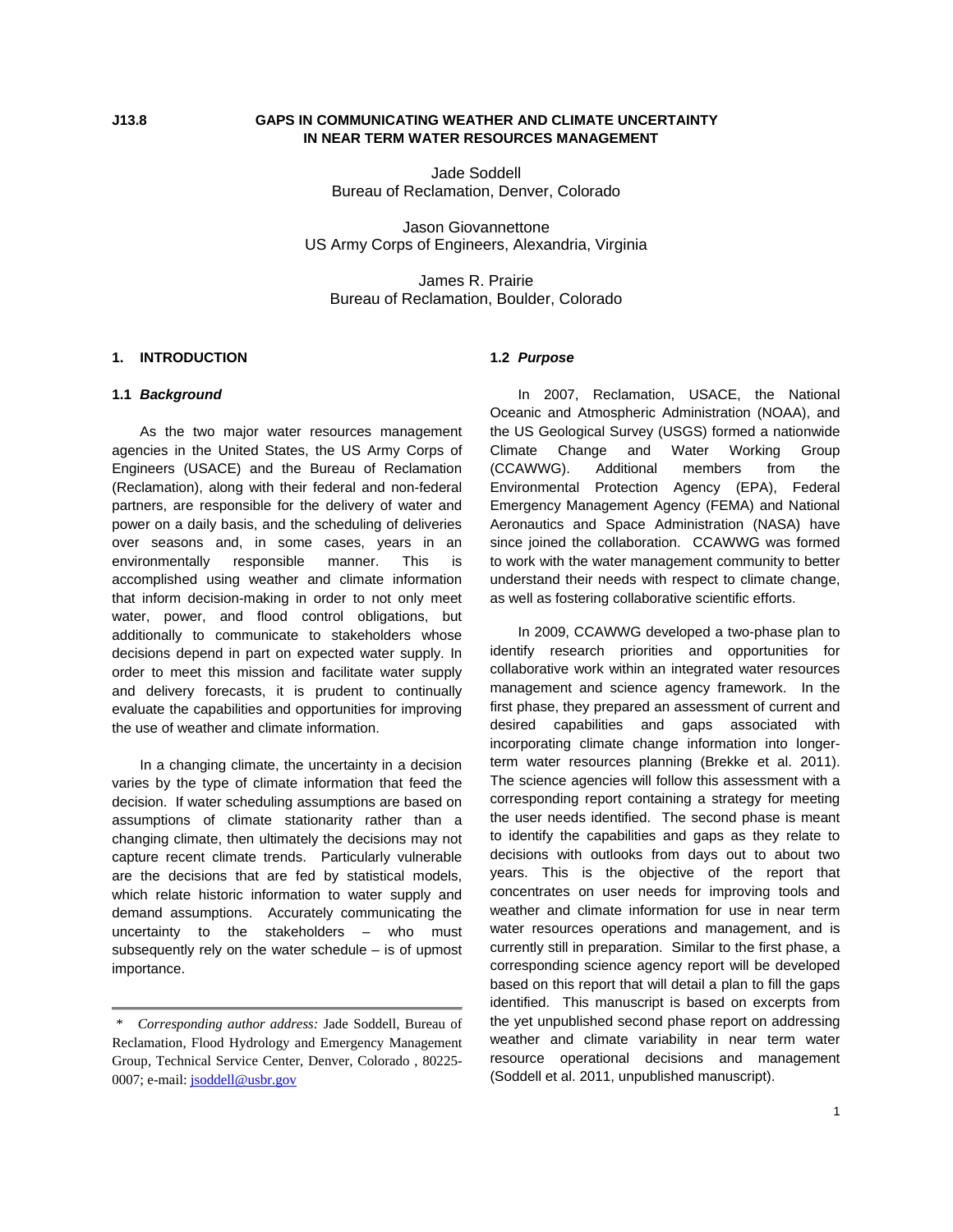CCAWWG has preliminarily identified gaps where current capabilities fall short of those needed for water resource operational decisions. One reoccurring theme throughout this process of identifying current capabilities, desired capabilities, and gaps in capabilities was the need to assess, characterize and communicate uncertainties and risks associated with weather and climate information. This manuscript will provide a general overview of the gap categories identified as part of this effort, with emphasis on the categories and gaps specifically associated with communicating uncertainties related to weather forecasts and climate predictions. This manuscript is also aimed at raising awareness for the report on user needs in short term water resource operations and management, and the process used to identify gaps in user needs. Keep in mind this report is still evolving and the final document is likely to develop further. Therefore, the information in this manuscript will likely be subject to further change before final publication of the short term document.

Lessons learned from a CCAWWG hosted workshop (November 2010) designed to "help characterize the strengths, limitations, variability, and uncertainties of approaches for producing and using climate change information to inform US Federal water resources adaptation planning and operations" (CCAWWG, 2010) will also be utilized in the development of the short term document. Although this workshop concentrated on the use of climate *change* information, which includes climate *projections* and spatial *downscaling* that are more relevant to long term planning, some of the lessons learned are applicable to the use of climate information – such as information regarding *variability* and *predictions* that are more relevant to short term water resource operations. More information on the November 2010 workshop and CCAWWG interagency activities can be found at [http://www.corpsclimate.us/docs/ccawwgportfoliowkshp](http://www.corpsclimate.us/docs/ccawwgportfoliowkshpsummaryv03.pdf) [summaryv03.pdf](http://www.corpsclimate.us/docs/ccawwgportfoliowkshpsummaryv03.pdf) and and <http://www.corpsclimate.us/interagencyact.cfm>, respectively.

One of the take-away points from this workshop was the concept of needing to understand the decision requirements BEFORE identifying what sort of information feeds into those decisions. Each decision has a different timeframe, and how far you wish to look ahead and what you envision doing with that information, feeds back in to the type of weather and climate information you need to make those decisions.

## **1.3** *Audience*

The intended audiences for the phase two report are water resource managers within Reclamation and USACE, as well as other federal and non-federal partners and stakeholders who play a role in the flood control, daily delivery and multi-year scheduling of water in the US. An additional aim is to help bridge the communications gap between researchers and users, with the hope to guide more directed research suitable for water resource operations and management needs.

# **2. CAPABILITIES ASSESSMENT**

### **2.1** *Overview of Decision Types*

Reclamation and USACE plan and manage water for two primary decision types: operational, which have decision timeframes of less than one day out to two years; and planning, which have decision time frames on the order of years to decades. USACE adds another operational decision type: disaster preparedness and response, which may have decision timeframes from sub-daily during emergency response, up to seasonal for disaster preparedness in the form of advanced measures.

# **2.2** *Water Operations and Scheduling Timescales and Related Decisions*

The focus of this document is limited to operational decisions that have timeframes from less than one day out to two years. This range of timescales can be divided into three sub-ranges:

- 1. Sub-daily to Two weeks: These types of timeframes are often used to develop daily to weekly schedules that serve weekly to one-month decisions of water delivery. Information at this time-scale is particularly important for disaster response or preparedness measures.
- 2. Two weeks to Seasonal: This includes monthly operations scheduling that are developed to serve multi-seasonal or annual decisions. Information at this time scale is important in determining seasonal and/ or reservoir allocations and regulation, and is necessary for disaster preparedness.
- 3. Multi-Seasonal: This includes multi-seasonal scheduling made to support annual decisions, and occasionally decisions out to two years. Information at this timescale is important in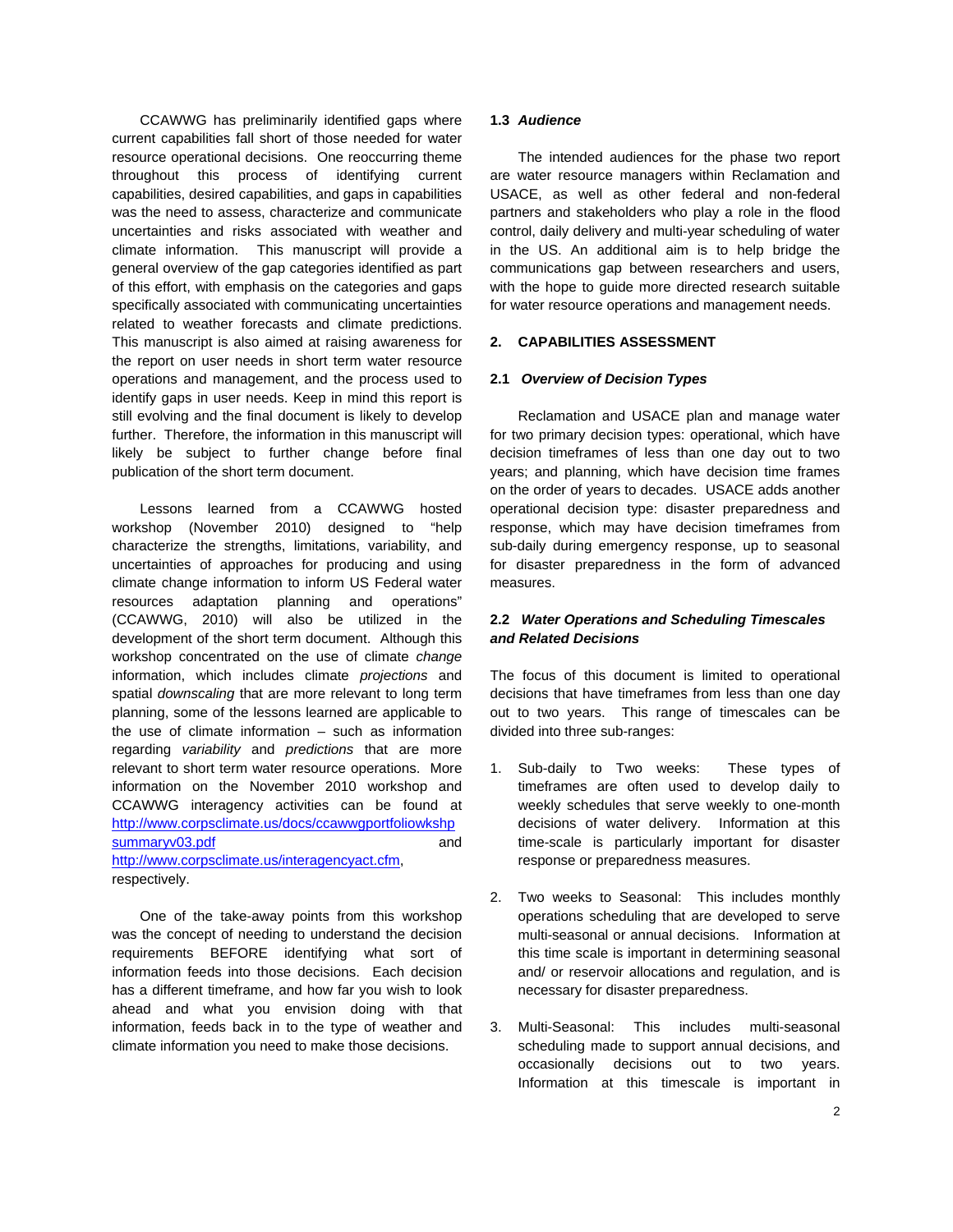determining seasonal/reservoir allocations and regulation.

#### **Sub-Daily to Two Weeks**

This includes sub-daily to daily decisions made for disaster response purposes, and daily to weekly schedules developed to serve weekly to one-month decisions of water delivery or for disaster response or preparedness measures. Weather forecasts out to 10- 14 days are most frequently used on these timescales. Extended range temperature and precipitation outlooks of 6-10 days and 8-14 days are also utilized in order to forecast runoff, streamflow and river stage.

An example of near-term operations is the daily assessment of river stage and flows in a basin. Operational staff will assess any rises or falls in stage and increases or decreases in flow above and below operational reservoirs. Adjustments to reservoir gates may be made on a daily basis (a function of the reservoir and its purposes) to either increase or decrease flows out of the reservoir. These gate adjustments are typically made to meet multiple demand objectives including: (1) calls for water delivery to meet downstream agricultural or municipal demands or (2), specifically, for a quantity of water to be sent through turbines to meet hydropower generation. Operational constraints, such as environmental flows and potential flood flow management, are also taken into account, and can affect the extent to which reservoir gates are either raised or lowered.

# **Two Week to Seasonal Water Operations and Scheduling**

Scheduling of water on a two week to seasonal time frame largely focuses on outlooks of water supply and demand. This includes monthly water operations scheduling that are made to serve multi-seasonal or annual decisions, including disaster preparedness measures. Water supply outlooks are typically provided as seasonal volume forecasts coupled with near term monthly forecasts. Water demand outlooks are typically represented as proposed water delivery schedules. The primary concern is balancing reservoir inflows with user demands. Schedules are developed to meet demand needs given user water supply forecasts.

The principal operational constraint considered at this timeframe is flood allocation storage, which is often a function of water supply forecasts and required downstream environmental flows. For many storage

facilities with flood control requirements, the associated rule curves are designed to capture most, if not all, of the spring snowmelt runoff that is described by the water supply forecast. Environmental flow requirements should include in-stream requirements of water quantity and quality.

### **Multi-Seasonal Water Operations and Scheduling**

Multi-seasonal scheduling made to support annual to two-year decisions. Multi-seasonal scheduling is informed through assumptions that the near future will represent the near past: There is not necessarily any skill in this assumption. Multi-seasonal scheduling is utilized in systems where the total system storage is usually in excess of the annual water supply. This allows for more flexibility between the current annual water year use and the carryover of water for use in the future. Multi-seasonal scheduling involves making operational decisions at different months throughout the year, while especially taking into account results of midterm studies. These resulting operational decisions are largely influenced by water availability and supply and demand assumptions. Based on the outlook horizon, varying levels of uncertainty are present in these assumptions. For example, there is less uncertainty associated with the water supply and demand assumptions for the current month, than for a two-year outlook.

Examples of decisions associated with each timescale are described below and also shown in Table 1.

## **2.3** *Overall Framework for Major Decision Types in Water Resources Management*

Each decision type generally requires the initial gathering of historic weather and climate data. Depending on the decision type, weather forecasts from daily out to 14-days may also be utilized. Weather forecasts and climate predictions – such as extended range forecasts (6-10 day and 10-14 day), monthly (30 day) and seasonal (90-day) outlooks – are also gathered. Weather and climate information in the form of observations, forecasts and predictions are provided to Reclamation, USACE and other Federal water managers by agencies such as NOAA's National Weather Service (NWS), including the River Forecast Centers (RFCs) and Climate Predictions Center (CPC), and the Natural Resources Conservation Service (NRCS).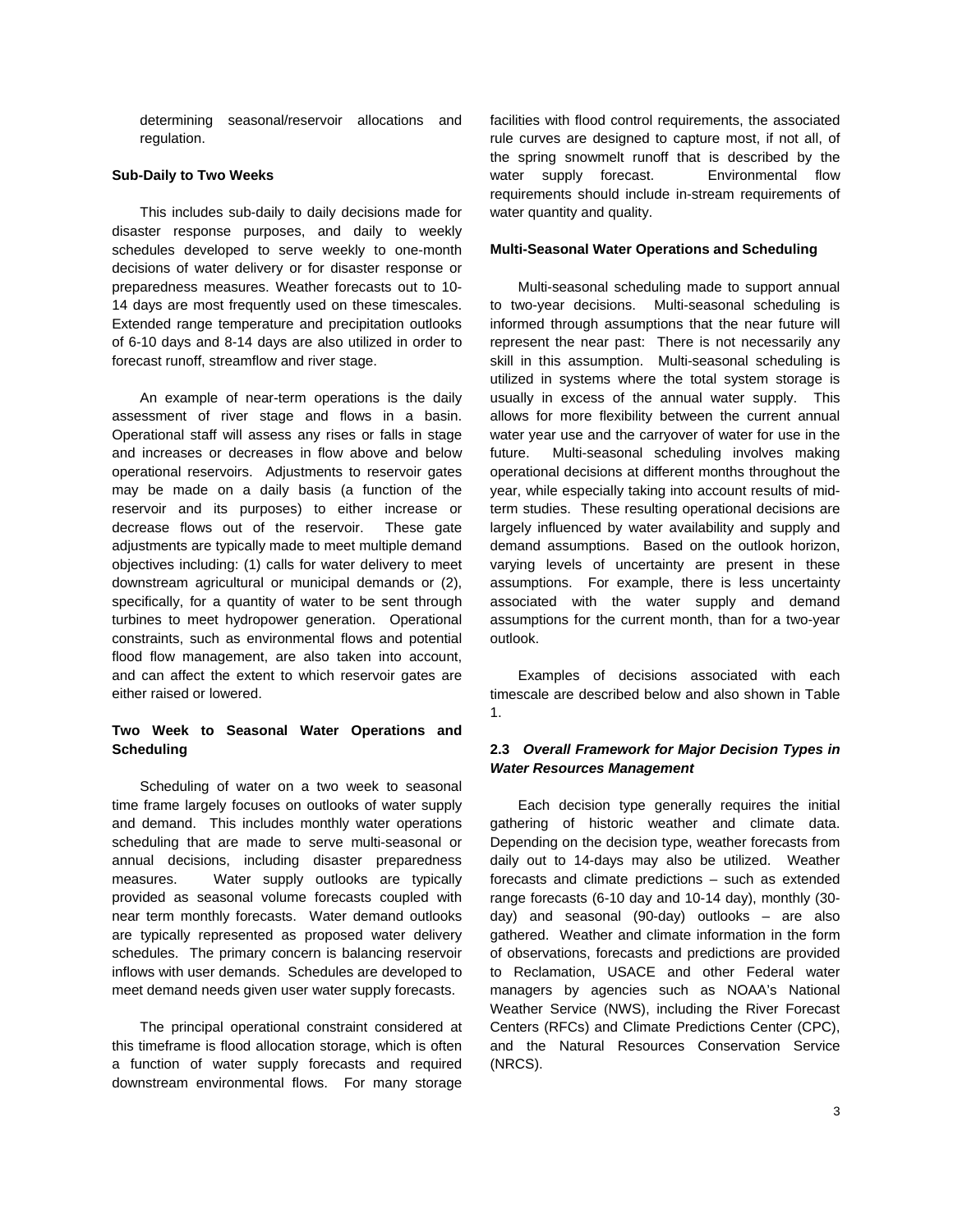The next steps involve using the historic information, weather forecasts and climate predictions to forecast streamflow, runoff and river stage and to make assumptions about future water supply, demand and operational constraints that rely on the weather and climate. Precipitation and temperature outlooks, in particular, are important to forecast water supply and demand, particularly in the semi-arid to arid mid-west and southwestern regions (e.g., Colorado River Water Conservation District and Lower Colorado River Basin). It should be noted here that deterministic outlooks commonly yield or convey conservative, or what is perceived to be conservative, results or impacts. In the area corresponding to Reclamation's Mid-Pacific Region and Sacramento Districts, 7 to 30 day outlooks from the NWS and NRCS are used with forecasts of April through July runoff volumes to develop reservoir operational outlooks. Recent hydroclimatic information (i.e. observed or antecedent conditions) may also be used for similar purposes.

The next step involves using supply, demand and operational outlooks and constraint assumptions, along with water supply and demand forecasts, to inform a system simulation tool that describes the system operations at a specific timeframe given those assumptions and forecasts. In general, the outputs of the system simulation models are either optimum allocations to meet downstream requirements or probabilistic estimates of meeting target flows throughout the system. A decision is made for a future time period given some "refresh" cycle on that information to schedule water deliveries or system operations.

The next, and frequently final, step involves communicating scheduling decisions to stakeholders across the system, along with the risks and uncertainties associated with each systems operations timeframe. These risks and uncertainties will be estimated throughout all the steps.

# **2.4** *Step-by-Step Capabilities and Gaps*

The Phase I report on addressing climate change in long term water resources planning and management contains a good example of the process being used to identify current capabilities, desired capabilities, and critical gaps in the Phase II report. The Phase I report can be found on the Reclamation website at <http://www.usbr.gov/climate/userneeds/>.

Each of the decision timescales discussed above is informed by weather and climate information to shape supply, demand, and operational constraint assumptions. While this information is readily available, there is always a desire for higher quality information. Depending on the techniques used to integrate observations into weather forecasts and climate predictions, either within the water management agencies themselves or as clients of hydrologic forecast services, there is also a desire to know how these forecasts/predictions may be affected by a changing climate. Thus there are a number of key elements that are necessary to both assess climate and forecast information improvement possibilities, as well as to assess current information vulnerabilities to a changing climate. As they pertain to supply and demand forecasts and operational constraint assumptions, these key elements, along with potential vulnerabilities, capabilities, and gaps in knowledge, are described below for operational decisions as eight general categories or steps. These steps are:

### *Step #1: Obtain Observations and Compile Datasets;*

This step specifically involves the measurement and organization of several different types of data, all of which cannot be described sufficiently here. There are a myriad of weather variables (current step), as well as weather forecasts (Step 2) and climate predictions (Step 3), that feed into models of the hydrological response to weather and climate forcings. A few of the most important variables include precipitation, temperature, humidity, winds, and solar radiation. Precipitation can be broken down into total rainfall, rainfall intensity, snow depth, along with any other type of precipitation that falls in the area.

In addition to weather, hydrological observations also need to be made in order to calibrate and validate the hydrology models used. Some of the major variables required are discharge rates, water levels, runoff, infiltration rates, soil moisture, and evaporation/ evapotranspiration (ET) rates.

### *Step #2: Generate and Utilize Weather Forecasts;*

This step involves the generation of various types of weather forecasts to be used to inform outlooks of hydrological forecasts such as streamflow and runoff. Weather forecasts are typically used by the NWS to create streamflow and other hydrological forecasts. These are then used by operators and decision-makers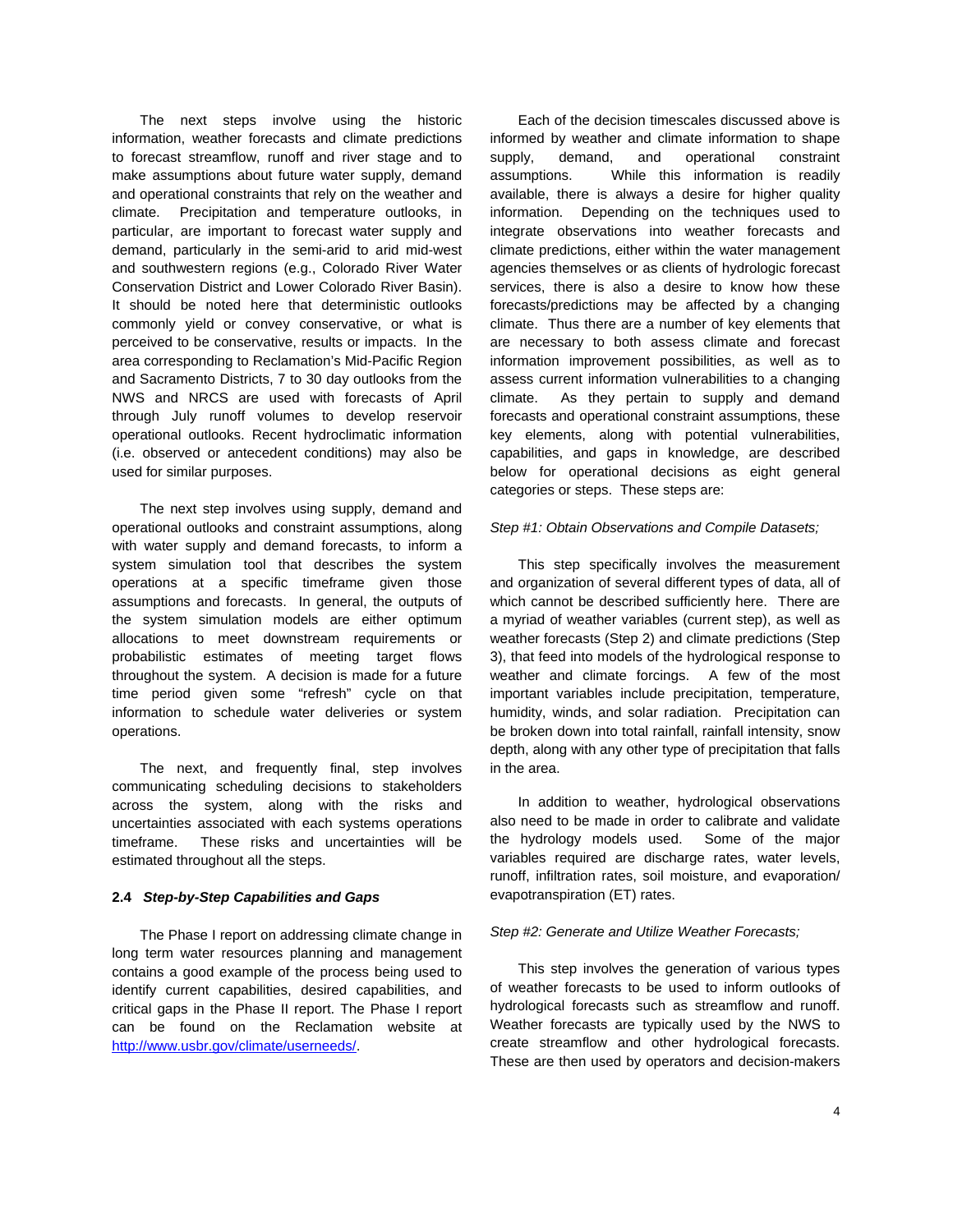to determine adjustments that need to be made to reservoir elevation targets.

Extended range temperature and precipitation outlooks (6-10 days and 10-14 days) produced by the National Weather Service (NWS) which can also be found on the Climate Prediction Center (CPC) website, providing an additional source of information on temperature and precipitation deviations from the climatological average that can be issued as both a "sensible" weather forecast and climate prediction (R. Mazur 2010*,* NWS, personal communication).

#### *Step #3: Generate and Utilize Climate Predictions;*

This involves the generation of various types of climate predictions to be used along with weather forecasts to inform outlooks of hydrological forecasts such as streamflow and runoff. As opposed to a weather forecast, a climate prediction is of a longer timescale. The term *climate prediction* is used in this document with respect to forecasts ranging from submonthly to two years. In addition, *climate projections*, generally based on different scenarios, are more "commonly used for longer-range predictions that have a higher degree of uncertainty and lesser degree of specificity" (AMS, 2000). *Climate projections* are more frequently associated with *climate change* scenarios associated with long term planning, rather than the *climate predictions* used for the shorter timescales associated with this document.

# *Step #4: Generate Runoff, Streamflow, and River Stage Forecasts;*

This step involves using the weather forecast and climate prediction information from the previous two steps to model the resulting hydrological forcings and come up with some sort of outlook on streamflows. The resulting outlooks vary from 1-day to 2-years. This is the information the operators and decision-makers are particularly interested in. The models are physicallybased conceptual models and are primarily by the NWS-RFCs to create forecast ensembles of a range of possible flows based on historic temperature and precipitation patterns. The hydrologic model is the same as the one used for daily forecasting (e.g. Sacramento Soil Moisture Accounting (SAC-SMA) Model coupled to the SNOW-17 temperature index snow model).

*Step #5: Develop Supply and Demand Forecasts;* 

This step involves using a combination of weather forecasts, climate outlooks, and streamflow forecasts to make assumptions related to water supply forecasts. In addition, demand forecasts can also be affected by the amount of water available and by changes in the climate.

Water supply assumptions for sub-daily to monthly forecasts are often fed by information ingested from federal agencies, such as the NWS, who produce daily to multi-weekly predictions of streamflows. These predictions generally come in the form of water supply forecasts, which employ hydrologic tools to develop time sequences of runoff at desired locations. The resulting products vary from 1-day to 120-day forecasts and can either be ensembles of daily or monthly values, or a single best estimate, of streamflow at a location. The ensemble forecast traces are available from the RFC's and are typically given on a weekly basis. The models used are calibrated to historical events with parameterization schemes that set constants for physical relationships such as potential evapotranspiration (ET) and infiltration. This information may be used to inform water supply assumptions, which can be used either for flood control or water storage allocation purposes. Note that many USACE projects are limited by authority to operating according to "water on the ground."

Agricultural demand at the sub-monthly operational timescale is generally defined through sub-monthly scheduling decisions. Actual calls for water are coordinated with state and local agencies and/or irrigation districts and often reflect current and forecasted weather. Reclamation Mid-Pacific Region is also working on the use of potential ET estimates and measurements of actual evapotranspiration rates to further assess future demand assumptions. Demand assumptions at the intra-annual scale are often shaped through seasonal water supply forecasts. In addition, most reservoir operators typically look at historical demand and use that information to inform projected future demands. This is particularly true for operational timescales of over one year. These future demands, though, do not include uncertainty.

## *Step #6: Consideration of Operational Analysis and Constraints;*

Operating constraint assumptions are similar to demand assumptions in that both physical and nonphysical factors determine these assumptions. For USACE, reservoir regulation for a specific reservoir is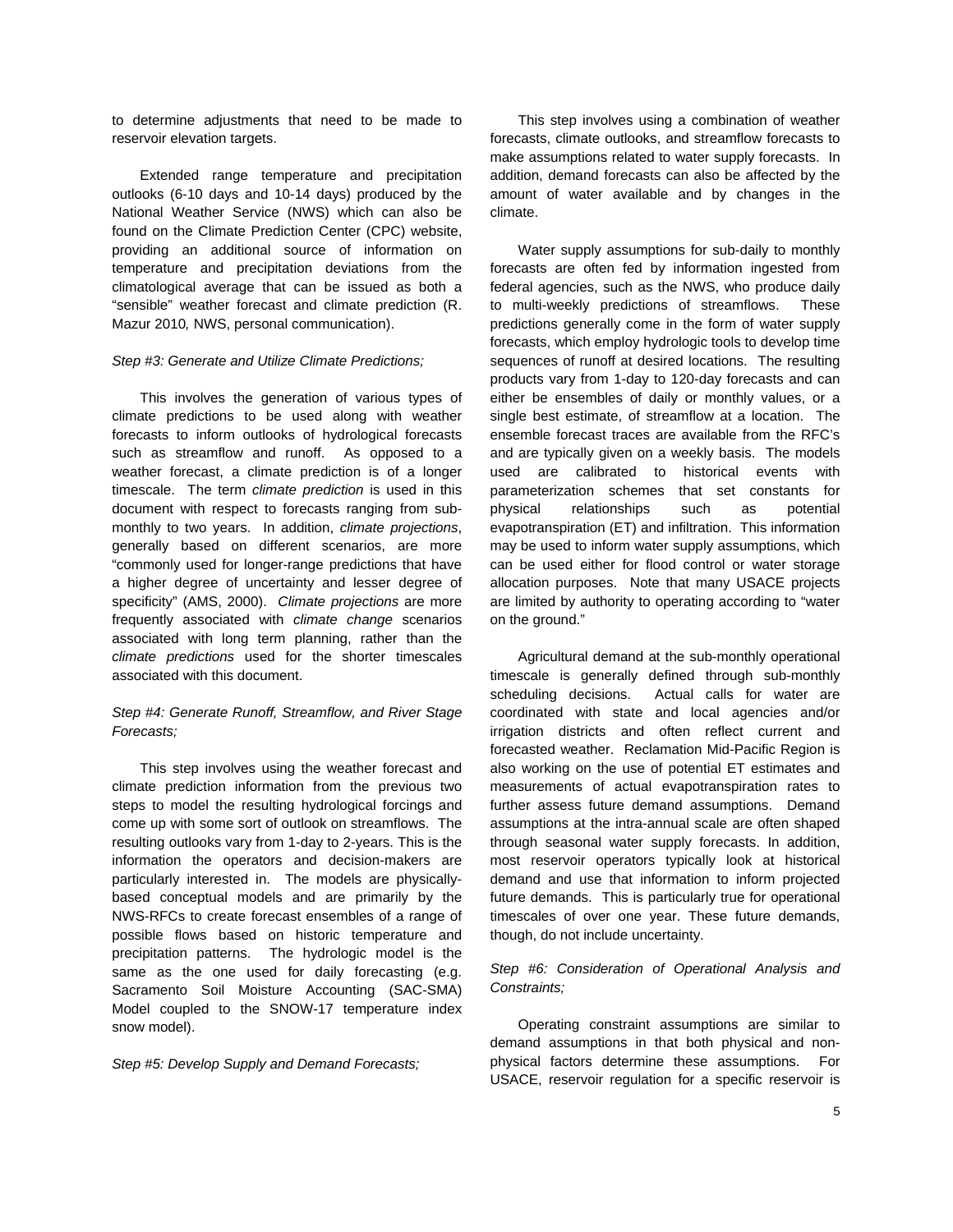based on the congressionally authorized project purposes, storage capacity and other over-arching local and Federal regulations and rights. For example, the principal regulating goal of a USACE flood reservoir is to reserve space to store flood waters when necessary, whereas reservoirs planned and constructed to support navigation (or other downstream needs) store water whenever inflow is greater than downstream needs. System operations are also guided by, and constrained by, environmental objectives, social values (e.g., recreation), and the maintenance of important ecosystems and species habitat. Accomplishment of these objectives also must occur within project authorities and projected climatic conditions.

#### *Step #7: Assess and Characterize Uncertainties; and*

There is a level of risk and uncertainty associated with each of the previous steps #1-6. Reservoir operators incorporate risk and uncertainty procedures in to their water operations. There is also additional uncertainty when it comes to policy. Reservoirs and dams have to operate within current laws and policies, but there is always the possibility of new laws and policies coming in to affect. These changes may affect water operations and must be considered.

A balanced water delivery system not only needs improvements in the various types of forecasts described in the previous steps, but also a standard method for computing and communicating the risk and uncertainty associated with each step. Step # 7 is concerned with how uncertainty is actually characterized, while the next step will deal with issues associated with the communication of uncertainty and risk to the stakeholders.

Uncertainty in operational outlooks depends on uncertainty in forecasts of water supply. The accuracy of water supply forecasts depends specifically on the uncertainty in hydrological forecasts, which in turn depend on the uncertainty in weather forecasts and climate predictions. It should be noted that operational outlooks do not solely depend on hydroclimatological predictions; in Reclamation they are also dependent on demand outlooks.

# *Step #8: Communicating Results and Uncertainties to Decision-Makers*

Steps #7 and #8 are, in essence, the two most important steps, as computations of risk and uncertainty reveal where the most improvements in the process

need to be made. There is no set number that can be assigned to any of steps #1-6, and it is a range of numbers that should be considered. In addition to being the most important steps in the entire process, risk and uncertainty are the least understood steps, especially in how they are computed and in the meaning of the final results.

#### **2.5 Communicating Results and Uncertainties**

The findings in this section were initially developed from a June 2009 Reclamation Workshop to Review Current Operations Practices focusing on Communicating Risk, Uncertainty and Incorporating Climate Information (see Jerla et al. 2010). As this workshop was Reclamation centric, many of the capabilities and gaps identified may not currently be representative of USACE needs. Since the final report will be a collaborative effort between multiple agencies, all information, including the technical steps, capabilities and gaps in knowledge are subject to change before the finalization of the document addressing climate variability in short-term water resource operations and management.

#### *Current and Desired Capabilities*

Presentations, spreadsheets, reports, and graphs are all commonly used by Reclamation and USACE when communicating with stakeholders. During the June 2009 Workshop, stakeholders expressed varying degrees of satisfaction with the methodology that Reclamation uses to communicate risk and uncertainty. However, nearly all stakeholders have requested, and continue to request, more information regarding uncertainty in Reclamation outlooks. In general, stakeholders would like to see increased communication regarding uncertainty on varying timescales (e.g. less than two weeks, seasonal and multi-seasonal timescales). Most stakeholders found the information regarding forecast uncertainty on RFC websites to be helpful.

### *Capability Gaps*

Using information obtained during the June 2009 Reclamation Workshop, including stakeholder survey information; a number of major gaps related to the communication of uncertainties were identified by stakeholders. Their specific areas of concern included the need for:

• Better communication;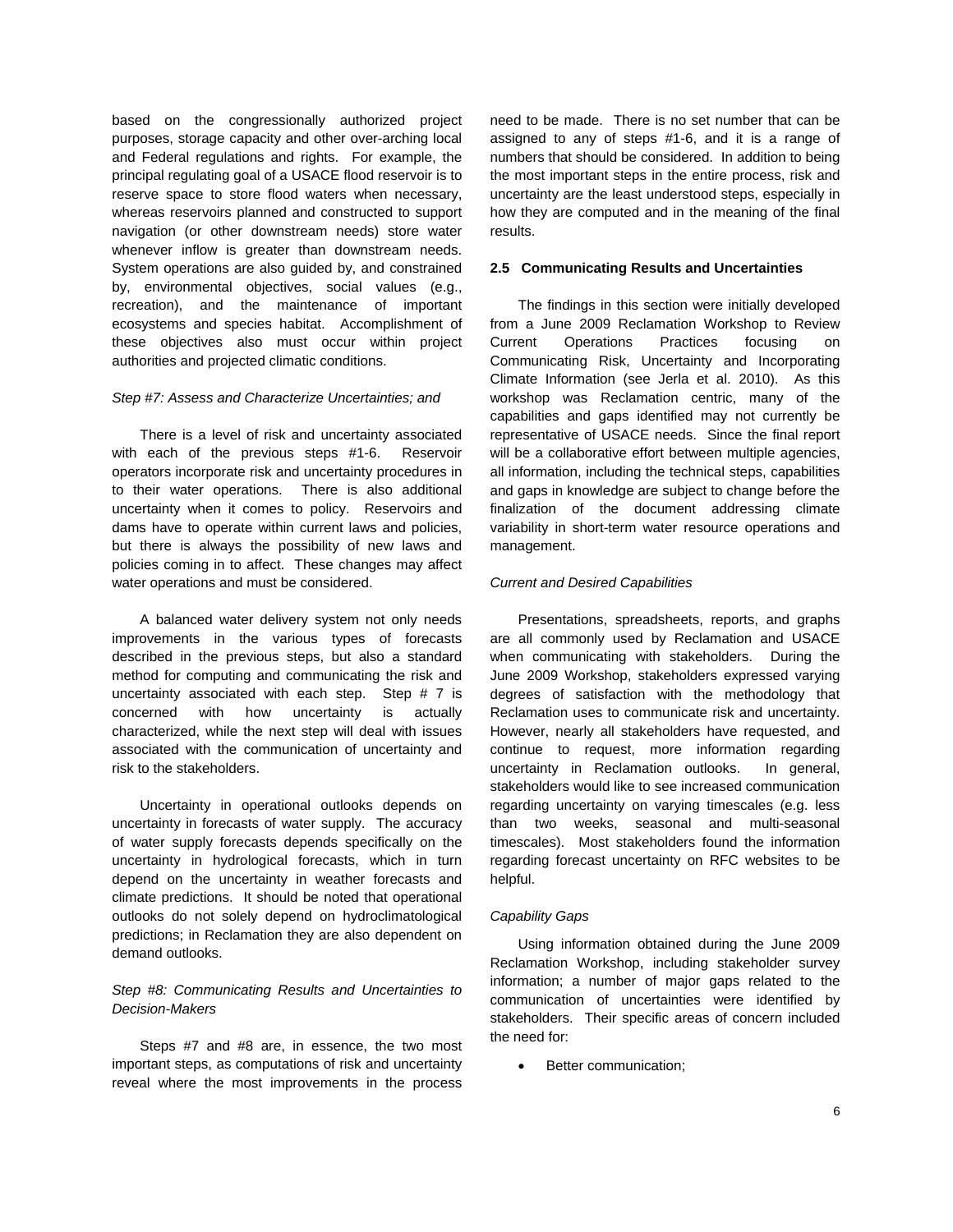- Improved partnerships with between stakeholders;
- More interactive means of communication;
- Incorporation of stakeholder input into the display of information and data; and
- The development of common terminology, particularly common risk and uncertainty language.

Strengthening partnerships and working on better communication between stakeholders, operational agencies and science agencies – such as decisionmakers, operations staff, forecasters, and researchers/scientists – is vital to understanding stakeholder needs and tailoring weather and climate information to user needs. Improving partnerships and communication will also help to facilitate a constant stream of information so as to improve stakeholder knowledge and to enhance the water operations decision-making process in preparation for updates and changes made to forecasts. This information should be obtained via more interactive means, and needs to go beyond what can currently be obtained from websites, namely giving users the opportunity to clarify the information they have received and to ask specific questions that will help improve the decision-making process. Improved communications with stakeholders will also provide users with information on where and whom they can direct their questions, helping to reduce gaps in knowledge.

Clearly defining the terminology used in the water resources management is extremely important, not only to allow stakeholders who have limited knowledge in this area an opportunity to understand what is being said, but also to allow scientists and engineers from varying fields (e.g. climatologists, hydrologists, meteorologists, etc.) to understand each other. Often different disciplines use the same terminology, but with slightly different meanings. For example, the contributing authors of this document struggled with how define terms. The small difference between interpretations has the potential to lead to misunderstanding and confusion. Establishing a common set of criteria, terminology and plain language for use in water resource management may help to alleviate misinterpretations.

## **3. WHERE WILL WE GO FROM HERE?**

Following the same methodology as the earlier document addressing climate change in long-term water resources planning and management (i.e. Brekke et al.

2011, unpublished manuscript), a draft version of the document addressing gaps in meeting user needs for climate information in near-term water resources management will be distributed to various internal USACE and Reclamation offices, as well as other federal and non-federal organizations. Respondents from these organizations will be asked to prioritize their need for research on each of the gaps identified in the report, and will have the opportunity to comment more extensively on each of the gaps. This information will then be summarized and presented in the report.

# **4. CONCLUSION**

Ultimately all water delivery schedules and operational outlooks are subject to uncertainty. That uncertainty is important both in the making of the schedule as well as communicating the uncertainty to the stakeholders who must subsequently rely on the schedule. In terms of operational constraints, much of the uncertainty has to do with policy, but legally little can be done except to consider how water operations would be affected by a new policy.

Areas for improvement in communicating uncertainty to stakeholders include the need for better communication; improved partnerships between stakeholders, researchers, and various agencies responsible for water resources; the use of consistent and common terminology; and stakeholders should have more input regarding the display of results.

## **5. DISCLAIMER**

The information in this manuscript is based on an interim product, and is subject to change. CCAWWG exists as a collaboration between multiple agencies with differing missions. These agencies will continue to work together to identify current and desired capabilities and primary gaps according to their priorities, and it is likely the formal and finalized document will contain gaps different to what have been identified in the current dynamic interim document and subsequently presented here.

### **6. REFERENCES**

AMS, 2000: AMS Glossary of Meteorology. Ed. T. Glickman et al., Allen Press.

Brekke et al., 2011: *Addressing Climate Change in Long-Term Water Resource Planning and Management: User Needs for Improving Tools and Information*. US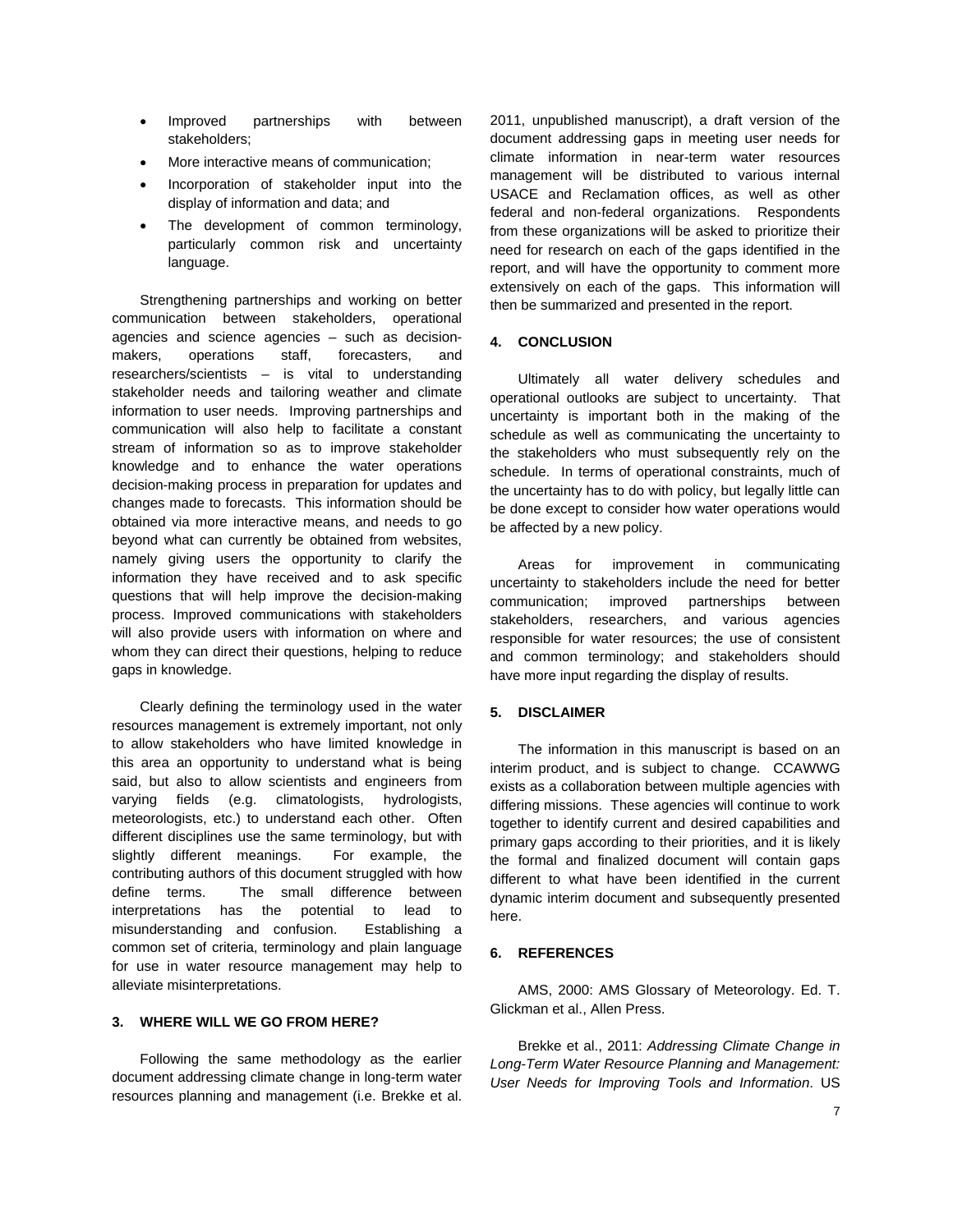Department of the Interior and US Army Corps of Engineers. This document can be found at <http://www.usbr.gov/climate/userneeds/>

CCAWWG, 2010: *Assessing a Portfolio of Approaches for Producing Climate Change Information to Support Adaptation Decisions – Final Agenda.* UCAR Center Green Campus, Boulder, CO.

Jerla, C, P. Miller, T. Scott and J. Prairie 2010, *Report of Reclamation Workshop to Review Current Operations Practices: Focus on Communicating Risk, Uncertainty and Incorporating Climate information*. U.S. Department of the Interior, Bureau of Reclamation.

Soddell et al., 2011, unpublished draft manuscript: *Addressing Climate Variability in Short-Term Water Resources Operations and Management: User Needs for Improved Weather and Climate Information*.

# **7. ACRONYMS**

EPA Environment Protection Agency

- ESP Ensemble Streamflow Prediction
- ET Evaportranspiration
- FEMA Federal Emergency Management Agency
- FWS Fish and Wildlife Service
- NASA National Aeronautical and Space Administration
- NRCS Natural Resources Conservation Service
- NWCC National Weather and Climate Center
- RFC River Forecasting Center
- USACE US Army Corps of Engineers